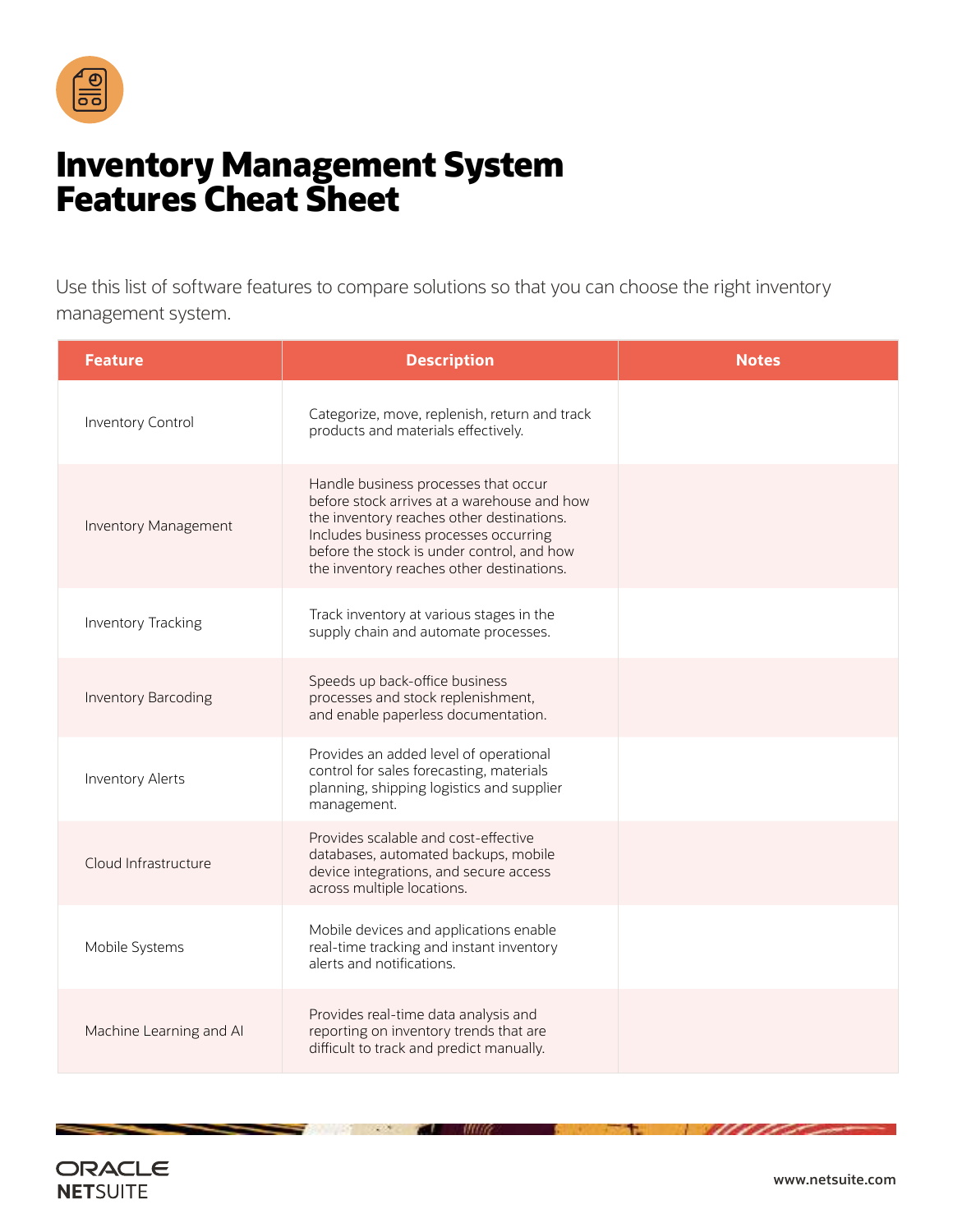| <b>Feature</b>                             | <b>Description</b>                                                                                                                                         | <b>Notes</b> |
|--------------------------------------------|------------------------------------------------------------------------------------------------------------------------------------------------------------|--------------|
| Unit-of-Measure Conversion                 | Convert inventory quantities received to a<br>higher or lower unit of measure.                                                                             |              |
| Automated Ordering                         | Set stock limits and place orders when<br>inventory drops below this given quantity.                                                                       |              |
| Raw Materials Planning                     | Track direct or indirect raw materials by<br>purchasing and production cycles, create a<br>bill of materials documents, and determine<br>raw material ROI. |              |
| Purchase Order Management                  | Assign suppliers, track product lead times<br>and manage purchase order lifecycles.                                                                        |              |
| Serialized Inventory                       | Drill-down to individual items instead of<br>SKUs to trace product lifecycle, identify<br>defective inventory and track warranty<br>information.           |              |
| Sales Order Fulfillment                    | Use a single dashboard to view sales orders,<br>create packing slips and automate sending<br>email confirmations to customers.                             |              |
| Multiple Location<br>Warehouse Fulfillment | Track and fulfill orders with inventory stored<br>across multiple warehouses.                                                                              |              |
| Kitting                                    | Control, transfer and connect items normally<br>tracked individually to a bundled sales order.                                                             |              |
| Lot Tracking                               | Track multiple quantities of perishable,<br>time-sensitive items by manufacturer<br>expiration date with traceable lot numbers.                            |              |
| Partial Receiving                          | Control and track partially received<br>inventory.                                                                                                         |              |
| Back-Order Management                      | Create new purchase orders with<br>consolidated sales orders by supplier,<br>and track products by type, estimated<br>arrival or season.                   |              |

 $\mathcal{L}$  and  $\mathcal{L}$ 

the contract of the contract of the contract of

<u>William Song</u>

t.

и

Ł